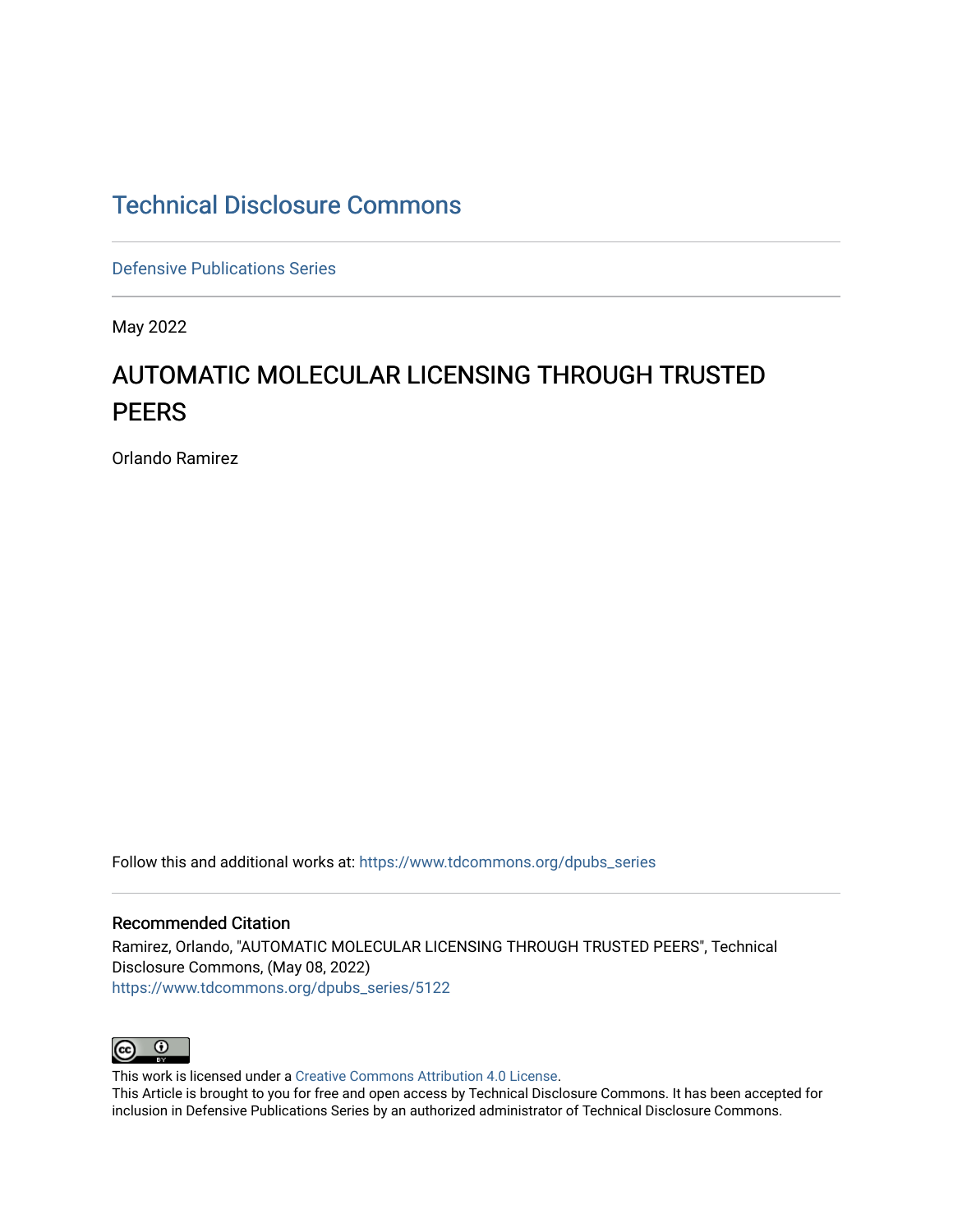#### AUTOMATIC MOLECULAR LICENSING THROUGH TRUSTED PEERS

# AUTHOR: Orlando Ramirez

## ABSTRACT

Smart licensing is changing paradigms in a manner that allows enterprise entities to centrally organize license and devices in a simple and flexible way. However, it is often difficult to deploy this ecosystem because the configuration on enterprise endpoint devices is manual, connection-dependent, and often involves constant data exchanges for reporting. As a result, it is difficult for enterprise entities to manage/maintain reliable information about the licensing usage. Presented herein is a molecular licensing system, which addresses such issues by providing a centralized system that automates the configuration, registration, and validation of reports, which can be provided by endpoints to the smart licensing ecosystem through the use of trusted peers.

# DETAILED DESCRIPTION

A smart licensing deployment typically involves "online" and "offline" deployment operations. For example, online deployment operations are typically connectiondependent, involving operations among elements of a smart licensing system and an account for an enterprise entity that is often located in the cloud. Such operations can involve direct, proxy, and/or satellite (on-premise) operations. In contrast, offline deployment operations typically involve manual intervention to facilitate an exchange of data between endpoint devices and the cloud-based account for an enterprise entity.

A current issue that is often encountered by enterprise entities utilizing smart licensing solutions involves the reliability of information related to licenses. For example, many times it is unclear what licenses and/or how many licenses are in use for an enterprise at a given time. Information reliability issues can be caused by many factors, such as endpoint devices not being configured correctly, endpoint devices not being registered with a licensing manager, endpoint devices being registered with a licensing manager but not reporting information to the manager, endpoint devices registering with a licensing manager initially, but later losing the registration, and/or system connectivity issues (e.g., satellites losing cloud connectivity and/or not being synced). Thus, in many cases, issues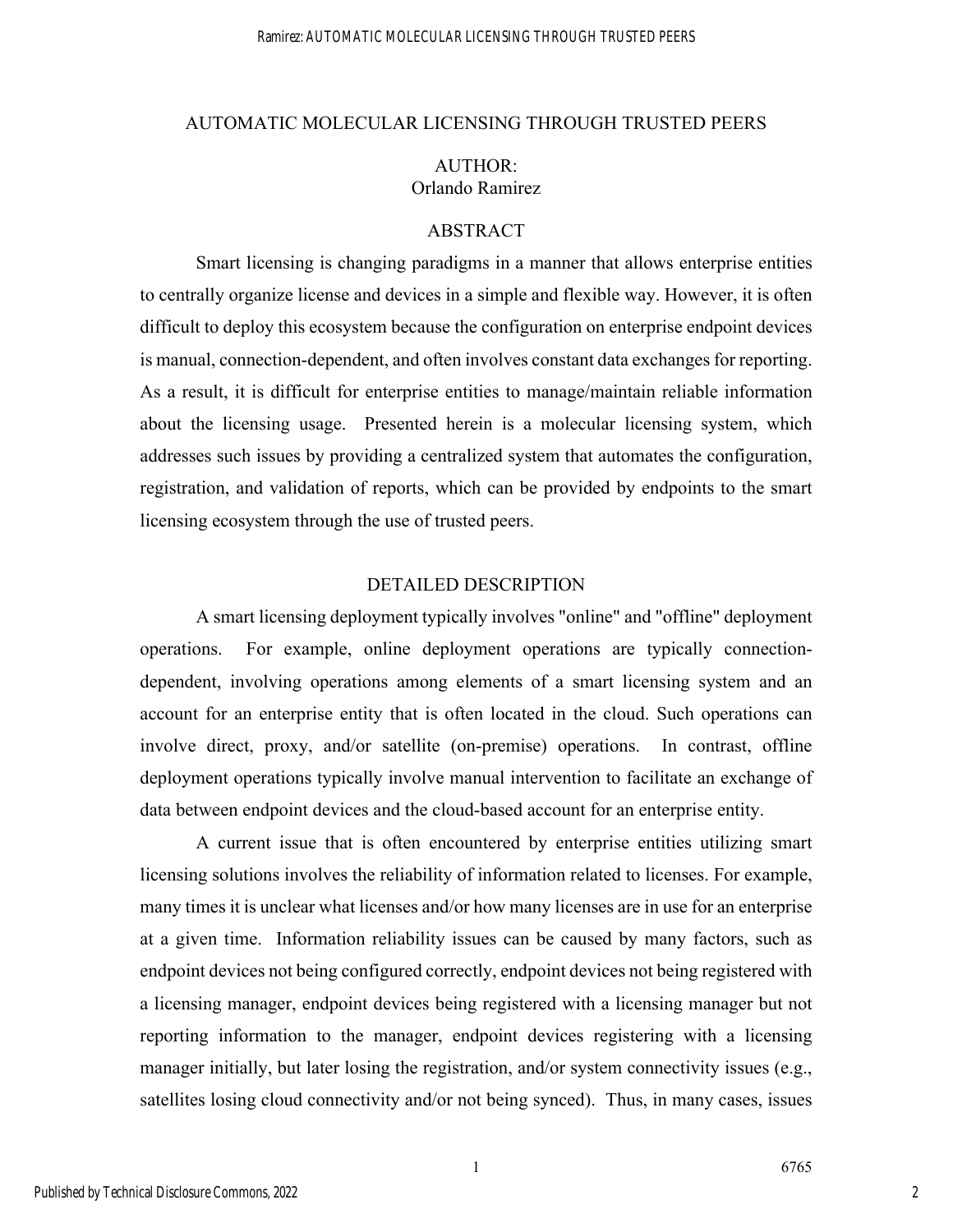can be related to manual activities that have not been carried out correctly and/or connection issues among elements of a smart licensing ecosystem.

In accordance with techniques of this proposal, such issues can be addressed by providing an integrated and molecular solution that provides enterprise entities with the ability to ensure the visibility of licenses being utilized within their networks, thereby ensuring that every license is effectively reported as it is used. Such a solution may be facilitated by providing a centralized system that avoids the issues noted above (e.g., human intervention issues, connection dependent issues, access difficulties, etc.).

In particular, a molecular licensing system is proposed herein through which a centralized system automates the configuration, registration, and validation of reporting by the endpoint devices to the smart licensing ecosystem through the use of trusted peers. Such a molecular licensing system provides for the ability to create and build a standardized configuration, as appropriate for each endpoint device or endpoint device type that may be implemented within an enterprise network. Utilizing the system, the configuration can be pushed to endpoint devices through trusted peers, and the system can monitor whether the registration of each endpoint device remains stable such that the reporting of licenses/registrations is correctly maintained over time. Figure 1, below, illustrates example details of an architecture through which the molecular licensing system can be implemented.



*Figure 1: Molecular Licensing System Architecture*